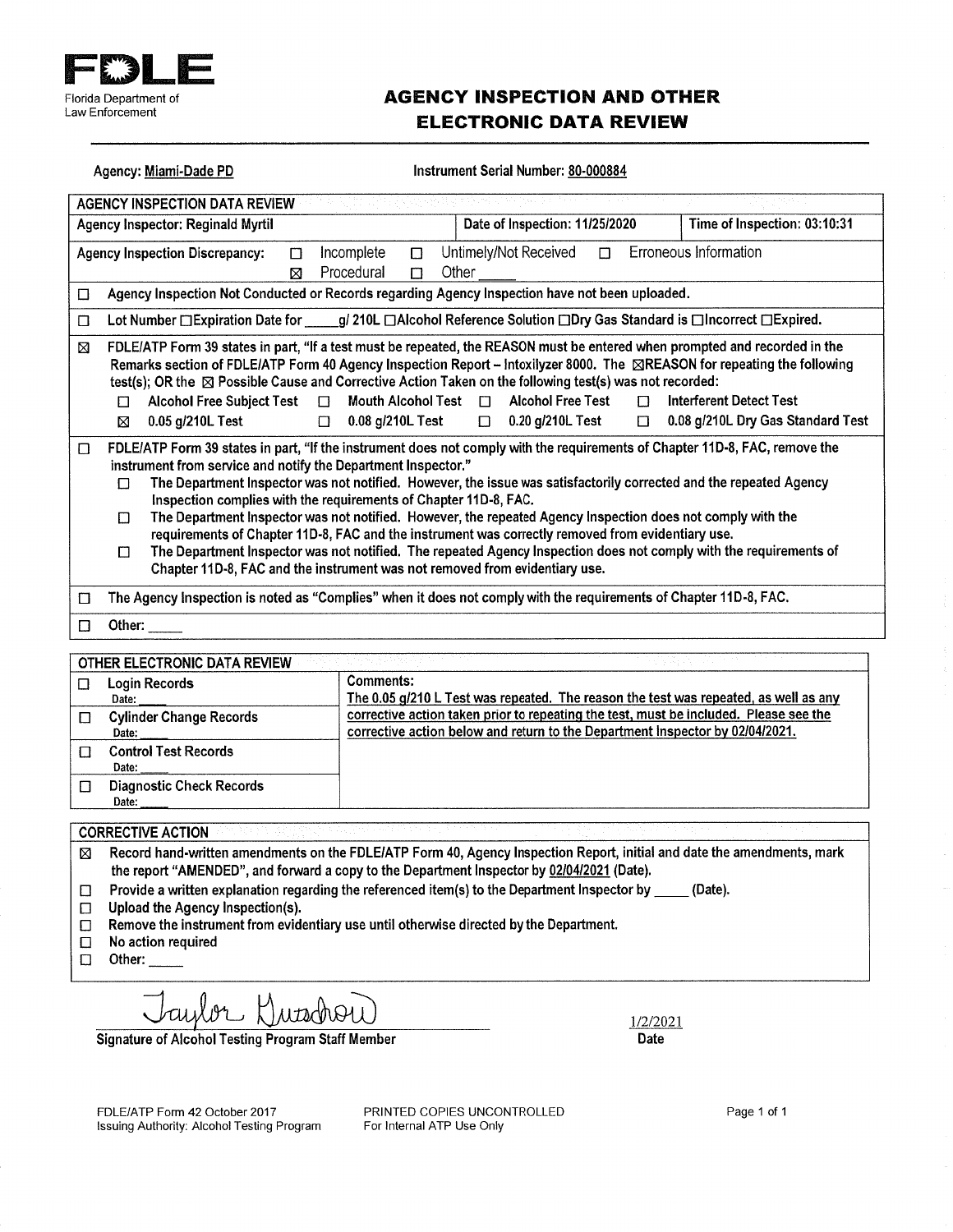# **Florida Department of Law Enforcement Alcohol Testing Program**

### AGENCY INSPECTION REPORT - INTOXILYZER 8000

Agency: MIAMI-DADE PD Time of Inspection: 03:10

Date of Inspection: 11/25/2020

Serial Number: 80-000884 Software: 8100.27

| Check or Test                               | YES | <b>NO</b> |
|---------------------------------------------|-----|-----------|
| Date and/or Time Adjusted                   |     |           |
|                                             |     | No        |
| Diagnostic Check (Pre-Inspection): OK       |     |           |
|                                             | Yes |           |
| Alcohol Free Subject Test: 0.000            |     |           |
|                                             | Yes |           |
| Mouth Alcohol Test: Slope Not Met           |     |           |
|                                             | Yes |           |
| Interferent Detect Test: Interferent Detect |     |           |
|                                             | Yes |           |
| Diagnostic Check (Post-Inspection): OK      |     |           |
|                                             | Yes |           |

| Alcohol Free<br>Test<br>(q/210L) | $0.05q/210L$ Test<br>(q/210L)<br>Lot#:201910D<br>Exp: $10/22/2021$ | $0.08q/210L$ Test<br>(q/210L)<br>Lot#:201908B<br>Exp: 08/07/2021 | $0.20q/210L$ Test<br>(q/210L)<br>Lot#:201902C<br>Exp: 02/20/2021 | $0.08$ q/210L<br>Dry Gas Std Test<br>(q/210L)<br>Lot#:05620080Al<br>Exp: $04/05/2022$ |
|----------------------------------|--------------------------------------------------------------------|------------------------------------------------------------------|------------------------------------------------------------------|---------------------------------------------------------------------------------------|
| 0.000                            | <b>RFI</b><br>0.051                                                | 0.081                                                            | 0.199                                                            | 0.078                                                                                 |
| 0.000                            | 0.051                                                              | 0.081                                                            | 0.199                                                            | 0.078                                                                                 |
| 0.000                            | 0.050                                                              | 0.081                                                            | 0.199                                                            | 0.078                                                                                 |

Number of Simulators Used: 5

Remarks:

05: RFI Detect.

RADIO LEST ON. RADIO WAS TURNED OFF.

Kin Amengen

 $2 - 27 - 21$ 

The above instrument complies  $(X, Y)$  does not comply  $(X, Y)$ ) with Chapter 11D-8, FAC.

I certify that I hold a valid Florida Department of Law Enforcement Agency Inspector Permit and that I performed this inspection in accordance with the provisions of Chapter 11D-8, FAC.

REGINALD J MYRTIL

Signature and Printed Name 11/25/2020 Date